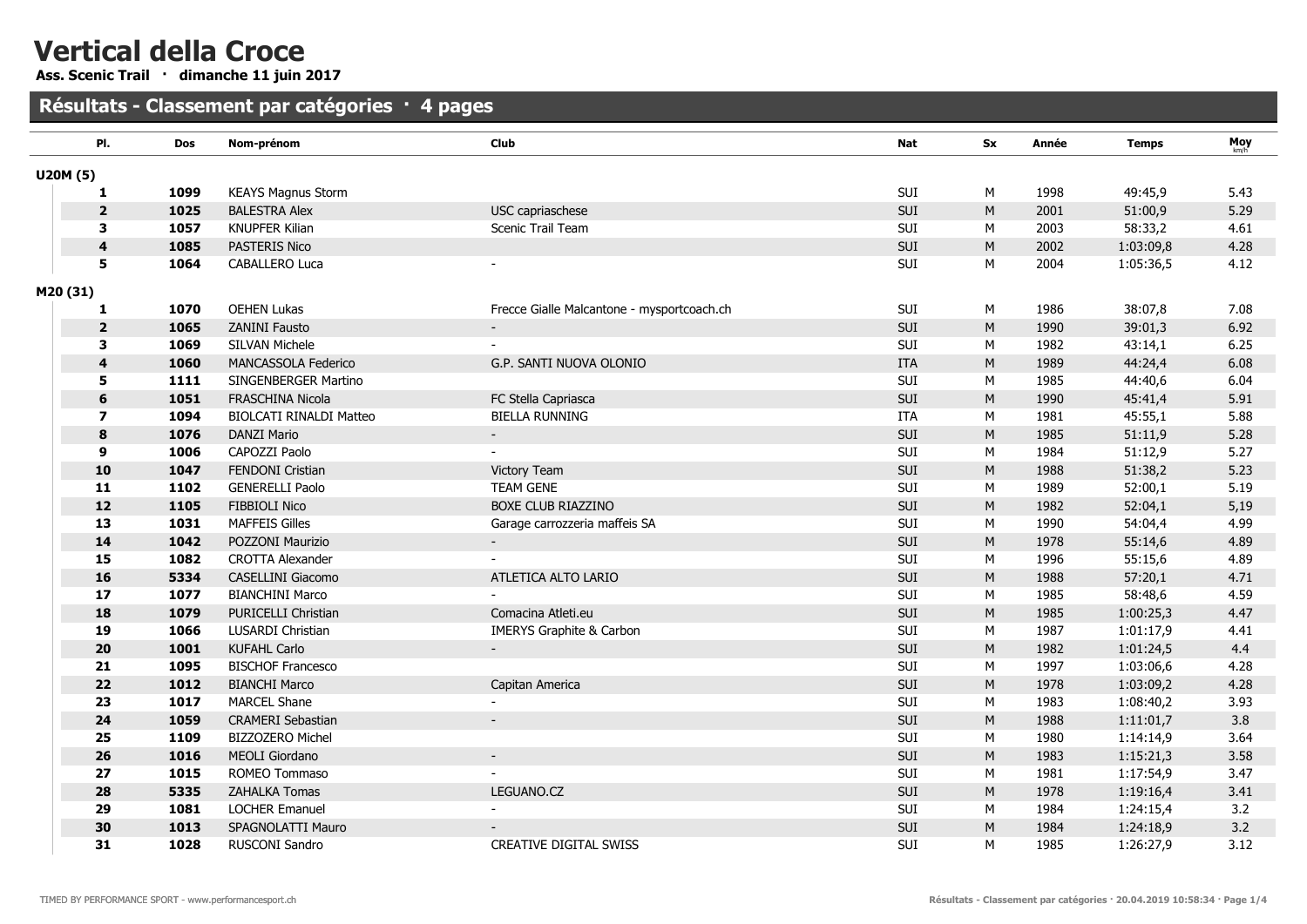Ass. Scenic Trail · dimanche 11 juin 2017

#### Résultats - Classement par catégories · 4 pages

| PI.                     | Dos  | Nom-prénom                | Club                                     | Nat                         | Sx        | Année | <b>Temps</b> | Moy  |
|-------------------------|------|---------------------------|------------------------------------------|-----------------------------|-----------|-------|--------------|------|
| M40 (21)                |      |                           |                                          |                             |           |       |              |      |
| 1                       | 1117 | SONDEREGGER Christian     | SPL                                      | SUI                         | М         | 1970  | 40:56,1      | 6.6  |
| $\overline{\mathbf{2}}$ | 1078 | <b>BADA Steven</b>        | GOV                                      | SUI                         | M         | 1975  | 42:21,7      | 6.38 |
| 3                       | 1039 | <b>DERUNGS Mirco</b>      | Società Sportiva Guardie di Confine      | SUI                         | M         | 1976  | 43:51,9      | 6.16 |
| 4                       | 1096 | <b>INVERNIZZI Bruno</b>   | TRI TEAM TICINO                          | ITA                         | M         | 1971  | 45:17,4      | 5.96 |
| 5                       | 1036 | <b>MERONI Alberto</b>     | Running Club Bellinzona                  | SUI                         | М         | 1970  | 46:51,2      | 5.76 |
| 6                       | 1038 | <b>ESTERMANN Stephan</b>  | LG Teufen                                | SUI                         | M         | 1971  | 50:35,6      | 5.34 |
| $\overline{\mathbf{z}}$ | 1093 | ROSA Fabrizio             | UNITAS MALCANTONE                        | SUI                         | М         | 1974  | 51:13,1      | 5.27 |
| $\pmb{8}$               | 1009 | PIXNER Rainhard           | Asc Algund                               | <b>ITA</b>                  | M         | 1971  | 52:12,5      | 5.17 |
| $\boldsymbol{9}$        | 5332 | <b>CAMPORATI Antonio</b>  | RC BELLINZONA                            | SUI                         | М         | 1971  | 52:20,4      | 5.16 |
| 10                      | 1061 | PELLONI Aron              |                                          | SUI                         | M         | 1976  | 52:29,4      | 5.14 |
| 11                      | 1116 | SIMONA Lorenzo            | <b>VIRTUS</b>                            | SUI                         | М         | 1974  | 53:22,2      | 5.06 |
| 12                      | 1067 | <b>ACERBIS Simone</b>     |                                          | SUI                         | M         | 1974  | 53:53,6      | 5.01 |
| 13                      | 1088 | <b>BERGER Christian</b>   | <b>USC</b>                               | SUI                         | М         | 1977  | 53:55,4      | 5.01 |
| 14                      | 1110 | <b>GROSSI Mauro</b>       | $O-92$                                   | SUI                         | ${\sf M}$ | 1968  | 53:56,9      | 5.01 |
| 15                      | 1007 | <b>SCHNEEKLOTH Martin</b> | Fleet Feet Racing, Team Altra, Team Nuun | <b>USA</b>                  | М         | 1971  | 54:18,1      | 4.97 |
| 16                      | 1072 | DALL ACQUA Massimo        | Trail Moesa - Rete3                      | SUI                         | M         | 1969  | 55:05,2      | 4.9  |
| 17                      | 1080 | REZZONICO Nicola          |                                          | SUI                         | М         | 1976  | 55:54,1      | 4.83 |
| 18                      | 1035 | <b>GENERELLI Angelo</b>   |                                          | SUI                         | M         | 1975  | 58:16,7      | 4.63 |
| 19                      | 1040 | AMBROSETTI Ivan           | Team Gotthard Skimo                      | SUI                         | М         | 1971  | 58:22,6      | 4.63 |
| 20                      | 1011 | <b>GELASIO Andrea</b>     |                                          | <b>ITA</b>                  | M         | 1974  | 1:28:26,9    | 3.05 |
| 21                      | 1014 | <b>ANTONIOLI Marzio</b>   |                                          | SUI                         | М         | 1976  | 1:31:38,2    | 2.95 |
| M50 (18)                |      |                           |                                          |                             |           |       |              |      |
| 1                       | 1100 | MAFFI Massimo             | COMACINA                                 | SUI                         | М         | 1966  | 41:35,9      | 6.49 |
| $\overline{\mathbf{2}}$ | 1098 | RIZZI Bruno               | MOESA RUNNER                             | SUI                         | ${\sf M}$ | 1963  | 43:40,9      | 6.18 |
| 3                       | 1068 | <b>BIRRA Fiorenzo</b>     |                                          | SUI                         | M         | 1960  | 44:24,6      | 6.08 |
| $\overline{\mathbf{4}}$ | 1019 | POLTI Lino                | MT Bike                                  | SUI                         | ${\sf M}$ | 1963  | 46:04,4      | 5.86 |
| 5                       | 1106 | <b>GENNARI Claudio</b>    | RCB Bellinzona                           | SUI                         | М         | 1958  | 49:55,9      | 5.41 |
| $\bf 6$                 | 5333 | <b>BRUSORIO Claudio</b>   | <b>SFG BIASCA</b>                        | SUI                         | ${\sf M}$ | 1959  | 50:44,1      | 5.32 |
| $\overline{\mathbf{z}}$ | 5336 | <b>CACCIA Claudio</b>     | <b>MAGIC VALLEY</b>                      | $\ensuremath{\mathsf{SUI}}$ | М         | 1965  | 50:54,6      | 5.3  |
| $\bf8$                  | 1034 | <b>BIONDA Kurt</b>        | team gotthard skimo                      | SUI                         | ${\sf M}$ | 1966  | 51:00,9      | 5.29 |
| 9                       | 5340 | CILENTI Osvaldo           | <b>SPL</b>                               | SUI                         | M         | 1961  | 52:28,9      | 5.15 |
| 10                      | 1097 | FOLETTI Giorgio           | <b>MALCANTONESESPASS</b>                 | SUI                         | M         | 1964  | 52:39,1      | 5.13 |
| 11                      | 1033 | <b>CARNAZZI Paolo</b>     |                                          | <b>ITA</b>                  | М         | 1966  | 53:21,8      | 5,06 |
| 12                      | 1092 | <b>BADARACCO Andrea</b>   |                                          | SUI                         | M         | 1963  | 55:20,6      | 4.88 |
| 13                      | 1091 | <b>MINI Ettore</b>        | <b>USC</b>                               | SUI                         | М         | 1959  | 56:10,7      | 4.81 |
| 14                      | 1086 | <b>STORNI Marco</b>       |                                          | SUI                         | M         | 1958  | 1:05:21,9    | 4.13 |
| 15                      | 5338 | COPPOLA Antonio           |                                          | SUI                         | M         | 1963  | 1:07:03,4    | 4.03 |
| 16                      | 1026 | SANDRO Gilardi            | Gilardi Sandro                           | SUI                         | M         | 1961  | 1:08:07,4    | 3.96 |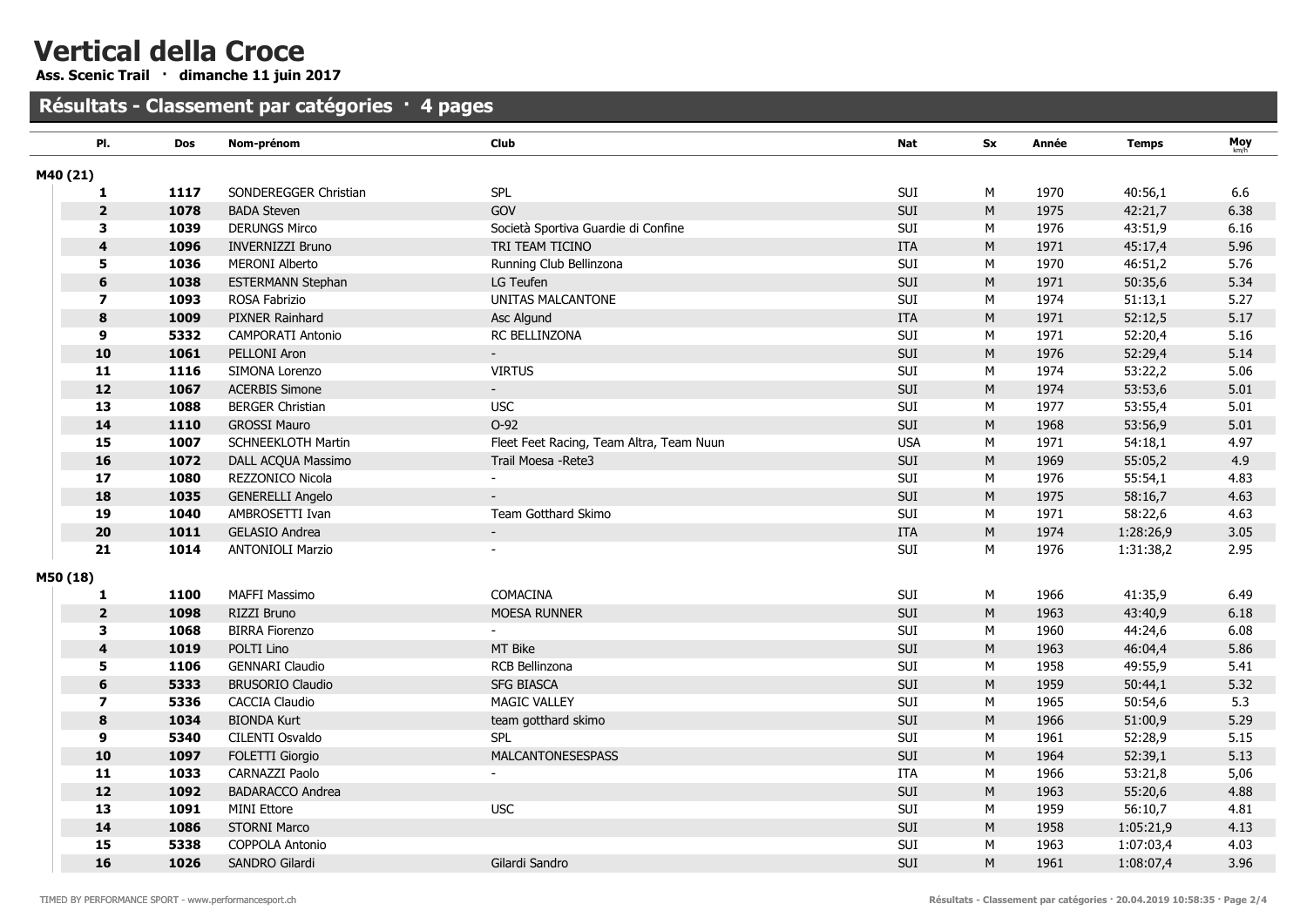Ass. Scenic Trail · dimanche 11 juin 2017

#### Résultats - Classement par catégories · 4 pages

|        | PI.                     | <b>Dos</b> | Nom-prénom               | Club                                       | Nat        | <b>Sx</b> | Année | <b>Temps</b> | Moy  |
|--------|-------------------------|------------|--------------------------|--------------------------------------------|------------|-----------|-------|--------------|------|
|        | M50 (suite)             |            |                          |                                            |            |           |       |              |      |
|        | 17                      | 1089       | CARVALHO Miguel          |                                            | <b>GBR</b> | М         | 1965  | 1:26:59,4    | 3.1  |
|        | 18                      | 5337       | WIEDESKEHR Beat          |                                            | SUI        | M         | 1964  | 1:27:51,7    | 3.07 |
|        |                         |            |                          |                                            |            |           |       |              |      |
| M60(6) |                         | 1113       | <b>APRILE Brunello</b>   | FRECCE GIALLE MALCANTONE                   | SUI        | М         | 1957  | 53:13,6      | 5.07 |
|        | 1<br>$\overline{2}$     | 1053       | <b>MURI Giorgio</b>      | Moesa runners                              | SUI        | M         | 1955  | 53:18,6      | 5,07 |
|        | 3                       | 1058       | PEDRETTI Sandro          | GP Leventina                               | SUI        | М         | 1951  | 55:51,1      | 4.83 |
|        | 4                       | 1063       | STORNI Armando           |                                            | SUI        | M         | 1955  | 1:02:21,2    | 4.33 |
|        | 5                       | 1115       | PEDROIA Roberto          |                                            | SUI        | М         | 1949  | 1:05:24,9    | 4.13 |
|        | 6                       | 1062       | CAPEZZOLI Renato         | SAM Massagno                               | SUI        | M         | 1943  | 1:06:20,8    | 4.07 |
|        |                         |            |                          |                                            |            |           |       |              |      |
|        | <b>Attive (W) (16)</b>  |            |                          |                                            |            |           |       |              |      |
|        | 1                       | 1074       | <b>STAMPANONI Paola</b>  | ↑ GAB Bellinzona                           | <b>SUI</b> | F.        | 1985  | 47:24,9      | 5.7  |
|        | $\overline{2}$          | 1032       | VASSALLI-ROSSI Rosalba   | GAB / Asics Mövat promo team               | <b>SUI</b> | F         | 1982  | 50:01,9      | 5.4  |
|        | 3                       | 1083       | PINOTTI Paola            | team gotthard skimo                        | <b>SUI</b> | F         | 1981  | 50:39,1      | 5.33 |
|        | 4                       | 1087       | <b>DAMMIG Stefanie</b>   | TRAMPELPADLAMF.DE                          | <b>GER</b> | F         | 1986  | 52:39,6      | 5.13 |
|        | 5                       | 1104       | <b>VANZINI Elena</b>     |                                            | <b>SUI</b> | F         | 1989  | 55:08,4      | 4.9  |
|        | 6                       | 1043       | <b>PRANDI Romina</b>     | Team Mövat                                 | <b>SUI</b> | F         | 1979  | 56:39,9      | 4.77 |
|        | 7                       | 1107       | <b>POLLI Laura</b>       | <b>SAL MARCIA</b>                          | <b>SUI</b> | F         | 1983  | 56:51,1      | 4.75 |
|        | 8                       | 1112       | <b>FASANI Alice</b>      | SCI CLUB SAN BERNARDINO                    | <b>SUI</b> | F         | 2003  | 58:25,6      | 4.62 |
|        | 9                       | 1103       | <b>CHIRIAC Maria</b>     |                                            | SUI        | F         | 1981  | 58:37,3      | 4.61 |
|        | 10                      | 1071       | <b>UEBELHART Jessica</b> | Frecce Gialle Malcantone / mysportcoach.ch | SUI        |           | 1990  | 59:56,3      | 4.51 |
|        | 11                      | 1108       | <b>STEMPFEL Michela</b>  |                                            | <b>SUI</b> | F         | 1979  | 1:01:41,3    | 4.38 |
|        | 12                      | 1075       | ANDREAZZI Claudia        |                                            | SUI        | F         | 1982  | 1:02:20,4    | 4.33 |
|        | 13                      | 1048       | <b>CHIAPUZZI Elisa</b>   |                                            | <b>SUI</b> | F         | 1979  | 1:05:36,9    | 4.12 |
|        | 14                      | 1024       | <b>GÖTSCHMANN Silvia</b> | i-exe SUISSE                               | <b>SUI</b> | F         | 1983  | 1:06:05,3    | 4.09 |
|        | 15                      | 1044       | CODONI Giordana          | $\overline{\phantom{a}}$                   | SUI        | F         | 1985  | 1:07:03,4    | 4.03 |
|        | 16                      | 1023       | <b>BORINELLI Claudia</b> | ↑ -                                        | <b>SUI</b> | F.        | 1985  | 1:22:21,2    | 3.28 |
|        | W40(7)                  |            |                          |                                            |            |           |       |              |      |
|        | 1                       | 1041       | SERAFINI Susanna         | 4∘-                                        | <b>SUI</b> | F.        | 1974  | 46:50,9      | 5.77 |
|        | $\overline{2}$          | 1020       | POLTI Ylenia             | MT Bike                                    | <b>SUI</b> | F         | 1972  | 50:41,4      | 5.33 |
|        | 3                       | 1027       | <b>SCHMID Luzia</b>      | MegaJoule                                  | <b>SUI</b> | F         | 1974  | 51:42,1      | 5.22 |
|        | 4                       | 1052       | PEDUZZI Monica           |                                            | <b>SUI</b> | F         | 1976  | 52:50,4      | 5.11 |
|        | 5                       | 1002       | LEONARDI ORSO Leda       |                                            | <b>SUI</b> | F         | 1974  | 54:02,2      | 5    |
|        |                         | 1010       | <b>METTLER Anica</b>     |                                            | SUI        | F         | 1968  | 58:15,9      | 4.64 |
|        | $\overline{\mathbf{z}}$ | 1114       | HOESLI BONETTI Ivana     | <b>FRECCE GIALLE MALCANTONE</b>            | <b>SUI</b> | F         | 1974  | 59:52,4      | 4.51 |